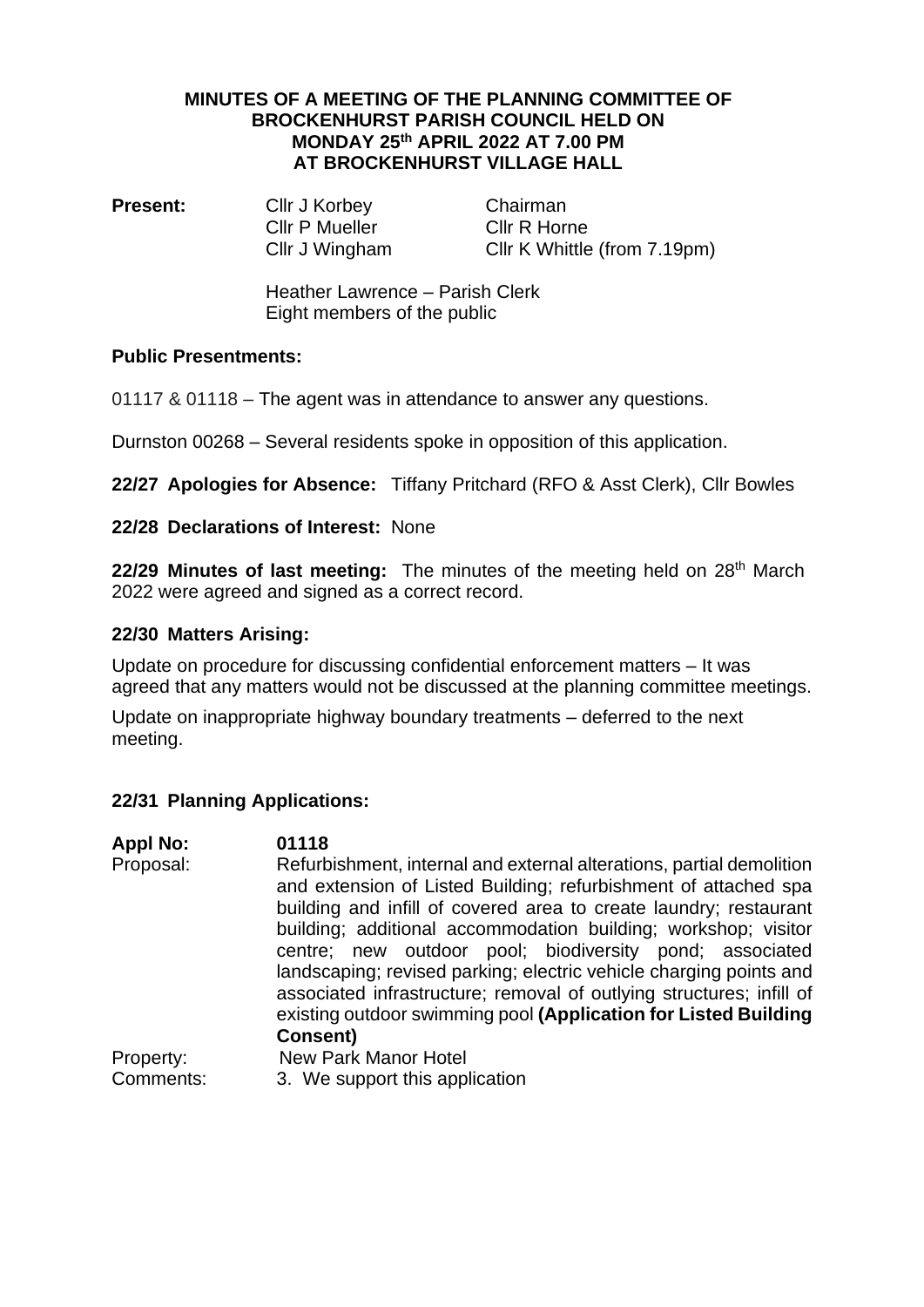| <b>Appl No:</b><br>Proposal:                           | 01117<br>Refurbishment, internal and external alterations, partial<br>demolition and extension of Listed Building; refurbishment of<br>attached spa building and infill of covered area to create laundry;<br>restaurant building; additional accommodation building;<br>workshop; visitor centre; new outdoor pool; biodiversity pond;<br>associated landscaping; revised parking; electric vehicle<br>charging points and associated infrastructure; removal of<br>outlying structures; infill of existing outdoor swimming pool                                        |
|--------------------------------------------------------|---------------------------------------------------------------------------------------------------------------------------------------------------------------------------------------------------------------------------------------------------------------------------------------------------------------------------------------------------------------------------------------------------------------------------------------------------------------------------------------------------------------------------------------------------------------------------|
| Property:<br>Comments:                                 | <b>New Park Manor Hotel</b><br>3. We support this application<br>We would like to see assurance that other activities at New Park<br>will only have minimal inconvenience.                                                                                                                                                                                                                                                                                                                                                                                                |
| <b>Appl No:</b><br>Proposal:<br>Property:<br>Comments: | 00107<br>Replace fence with wall<br>The Gallops, Forest Park Road<br>3. We recommend permission.                                                                                                                                                                                                                                                                                                                                                                                                                                                                          |
| <b>Appl No:</b><br>Proposal:<br>Property:<br>Comments: | 00208<br>Roof alterations to create additional habitable floor space; juilet<br>balcony; alterations to windows and doors; garage; external<br>alterations to existing garage to create gym & storage area;<br>rooflight to outbuilding<br>Brackenridge, Sway Road<br>1. We recommend permission but would accept the decision<br>reached by the National Park Authority's Officers under their<br>delegated powers.<br>We would welcome the use of glass that reduces the light<br>pollution from the rooflights in accordance with the Local Plan<br>Dark Skies Policy. |
| <b>Appl No:</b><br>Proposal:<br>Property:<br>Comments: | 00117<br>Single storey extension linking house and garage<br>Northbrook, Rhinefield Road<br>1. We recommend permission but would accept the decision<br>reached by the National Park Authority's Officers under their<br>delegated powers.                                                                                                                                                                                                                                                                                                                                |
| <b>Appl No:</b><br>Proposal:<br>Property:<br>Comments: | 00247<br>Single storey side and rear extensions; demolition of single<br>storey attached outbuilding<br>Railway Cottage, 18 Tattenham Road<br>3. We recommend permission<br>Although in flood risk area 1, there are concerns for flooding in<br>this area.                                                                                                                                                                                                                                                                                                               |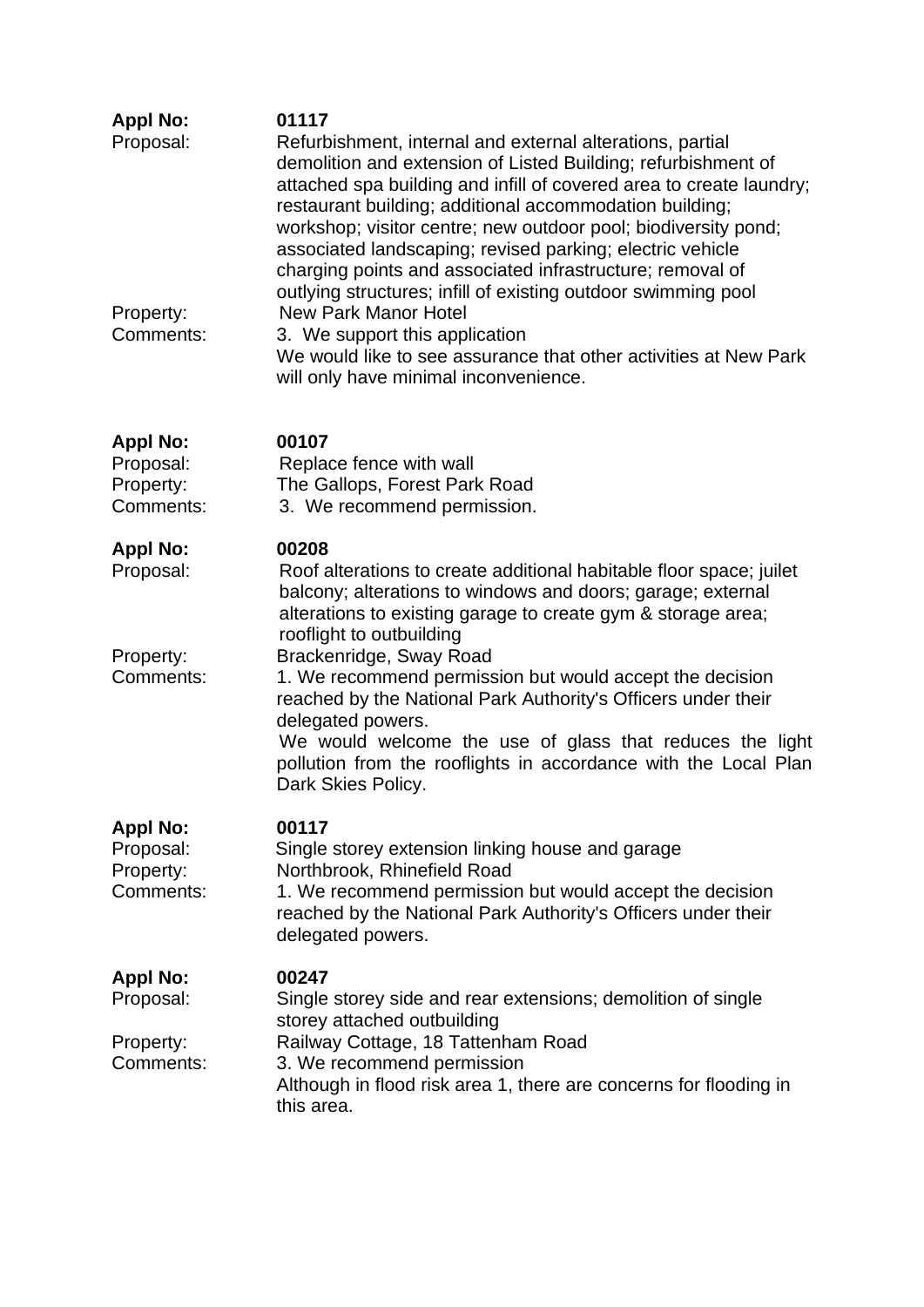| <b>Appl No:</b>                                        | 00225                                                                                                                                                                                                                                                                                                                                                                                                                                                                                                                                |
|--------------------------------------------------------|--------------------------------------------------------------------------------------------------------------------------------------------------------------------------------------------------------------------------------------------------------------------------------------------------------------------------------------------------------------------------------------------------------------------------------------------------------------------------------------------------------------------------------------|
| Proposal:                                              | 1no. outbuilding                                                                                                                                                                                                                                                                                                                                                                                                                                                                                                                     |
| Property:                                              | Clematis Cottage, Lyndhurst Road                                                                                                                                                                                                                                                                                                                                                                                                                                                                                                     |
| Comments:                                              | 3. We recommend permission                                                                                                                                                                                                                                                                                                                                                                                                                                                                                                           |
| <b>Appl No:</b>                                        | 00249                                                                                                                                                                                                                                                                                                                                                                                                                                                                                                                                |
| Proposal:                                              | Outbuilding                                                                                                                                                                                                                                                                                                                                                                                                                                                                                                                          |
| Property:                                              | <b>7 Connaught Place</b>                                                                                                                                                                                                                                                                                                                                                                                                                                                                                                             |
| Comments:                                              | 4. We recommend refusal as this is over development of the site                                                                                                                                                                                                                                                                                                                                                                                                                                                                      |
| <b>Appl No:</b><br>Proposal:<br>Property:<br>Comments: | 00124<br>Installation of fence around games arena; reduction to height of<br>existing fence to South of site<br>Brockenhurst Village Hall, Highwood Road<br>Cllr Wingham abstained from commenting on this application<br>due to previous direct involvement as a former BVT director<br>4. We recommend refusal                                                                                                                                                                                                                     |
| <b>Appl No:</b><br>Proposal:<br>Property:<br>Comments: | 00268<br>Roof alterations to facilitate additional habitable accommodation;<br>dormer windows; front porch; render; roof mounted solar panels;<br>air source heat pump, electric vehicle charging point<br>Durnston, Careys Cottages<br>4. We recommend refusal.<br>This proposal will result in visual intrusion and overlooking of<br>neighbouring properties. There are concerns for the lack of<br>parking provision and the potential noise from the proposed heat<br>pump. Render is not appropriate for the site and setting. |
| <b>Appl No:</b><br>Proposal:<br>Property:<br>Comments: | 00252<br>Single storey side and rear extensions; garage; demolition of<br>existing garage<br>Forest Side, Meerut Road<br>2. We recommend refusal but would accept the decision<br>reached by the National Park Authority's Officers under their<br>delegated powers.<br>We would welcome the use of glass that reduces the light<br>pollution from the rooflights in accordance with the Local Plan<br>Dark Skies Policy.                                                                                                            |
| <b>Appl No:</b>                                        | 00229                                                                                                                                                                                                                                                                                                                                                                                                                                                                                                                                |
| Proposal:                                              | Outbuilding                                                                                                                                                                                                                                                                                                                                                                                                                                                                                                                          |
| Property:                                              | <b>Orchard House, Wilverley Road</b>                                                                                                                                                                                                                                                                                                                                                                                                                                                                                                 |
| Comments:                                              | 3. We recommend permission                                                                                                                                                                                                                                                                                                                                                                                                                                                                                                           |